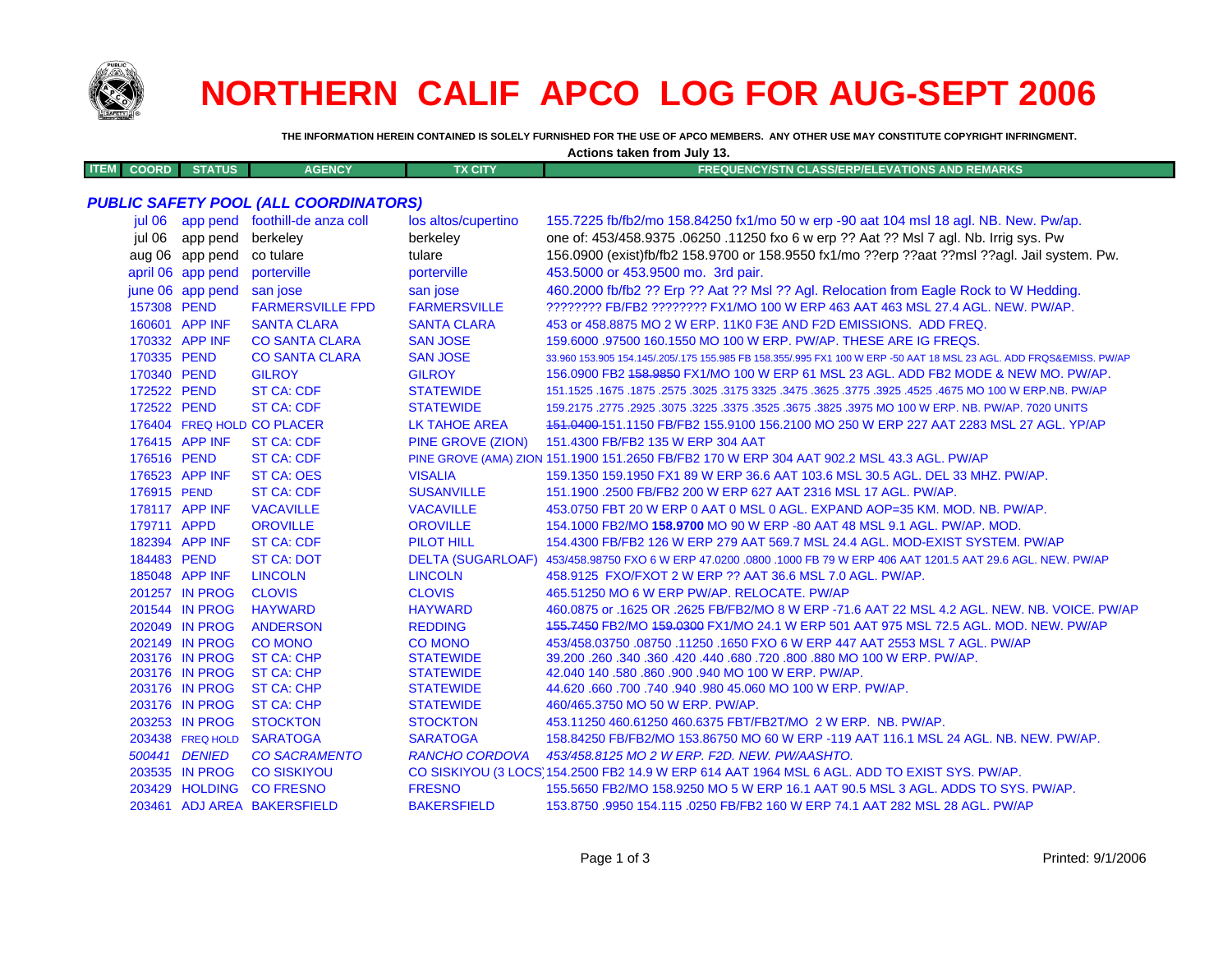**THE INFORMATION HEREIN CONTAINED IS SOLELY FURNISHED FOR THE USE OF APCO MEMBERS. ANY OTHER USE MAY CONSTITUTE COPYRIGHT INFRINGMENT.**

**Actions taken from July 13.**

| 203465 ADJ AREA BAKERSFIELD<br><b>BAKERSFIELD</b><br>151,0700 FB 160 W ERP -9.9 AAT 123.4 MSL 16 AGL, PW/AP<br><b>BAKERSFIELD</b><br>203468 ADJ AREA BAKERSFIELD<br>155,4300 FB 130 W ERP -16.9 AAT 123.4 MSL 16 AGL, PW/AP.<br>203675 IN PROG<br><b>SAN RAMON VLY FPD</b><br><b>W CREEK (DIABLO)</b><br>460.5750 FB/FB2 8.5 W ERP 958 AAT 1170 MSL 10 AGL. PW/AP.<br>500466 DENIED<br><b>CO FRESNO</b><br><b>KERMAN</b><br>159.11250 FB2/MO 155.0850 FX1/MO 20 W ERP 14 AAT 59 MSL 15.2 AGL, NEW, PW/AASHTO,<br>203706 APPD<br>ST CA: JUDICIAL COUNCIISAN FRANCISCO<br>453.2750 FB/FB2/FX1/MO 19 W ERP 25.6 AAT 19.2 MSL 36.6 AGL. NEW. WB. PW/AP.<br>203743 APPD<br>HUMBOLDT ST UNIV PD ARCATA<br>155.1150 FB/FB2/MO 156.2400 MO 100 W ERP ??AAT 28 MSL 22 AGL. ADD NEW SITE. PW/AP.<br>105317 APPD<br><b>RUSSIAN RIVER CO WATER GURNEVILLE</b><br>173.28750 FXO 8W ERP V AAT V MSL 7 AGL. RESTORAL. SEVERAL LOCNS. IG/EWA.<br>105317 APPD<br><b>MONTARA</b><br>453.2500 FB2 50 W ERP @230T 68.1 AAT 145 MSL 9.4 AGL. PW/IMSA.<br><b>CO SAN MATEO</b><br>024732 APPD<br>HOOPA VALLEY RES FM HOOPA (HUM CO)<br>155.3850 .1000 .8200 FB2/MO 150.8050 154.1900 .3550 .3850 151.0850 159.1800 MO<br>CONTINUES >>><br>35 W ERP 296 AAT 103.6 MSL 12 AGL. PW/IMSA. RESTORAL.<br><b>SANTA ROSA</b><br>203881 IN PROG<br><b>SANTA ROSA</b><br>453/458.93750 FXO/FXOT 6 W ERP V AAT V MSL 7 AGL. NB. NEW. PW/AP<br>1660019 APPD<br><b>TORRE AVE PROJECT 11 CUPERTINO</b><br>465.0000 FB 25 W ERP ?? AAT 72 MSL 12 AGL. IG/PCIA. NEW. JOB-SITE DIGITAL PAGING.<br>44099 APPD<br>173.3250 (IG) MO 100 W ERP. WB. NEW. PW/???<br><b>YUROK DEPT OF PS</b><br><b>KLAMATH AREA</b><br>060577 APPD<br>153.7250 .2500 FB/MO ?? W ERP ?? AAT ?? MSL ?? AGL.<br><b>KANAHAWA WATER</b><br><b>KERMAN</b><br>510545 APPD<br><b>CO FRESNO</b><br>155.0850 FB2/MO 159.1050 FX1/MO 20 W ERP 14 AAT 59 MSL 15.2 AGL. NEW. PW/AASHTO.<br>204014 APPD<br><b>SAN MATEO PREHOSP</b><br><b>DALY CITY</b><br>151.4750 FB/MO 154.1000 155.4000 FB/FB2/MO 156.0450 FX1/MO49 W ERP 338.6 AAT 366 MSL 15 AGL.PW/AP<br>204014 APPD<br><b>SAN MATEO PREHOSP</b><br><b>DALY CITY</b><br>151.4750 FB/MO 154.1000 155.4000 FB/FB2/MO 156.0450 FX1/MO49 W ERP 138.4 AAT 168 MSL 11 AGL.PW/AP<br>204014 APPD<br><b>SAN MATEO PREHOSP</b><br><b>PACIFICA</b><br>151.4750 FB/MO 154.1000 155.4000 FB/FB2/MO 156.0450 FX1/MO 270 W ERP 107.7 AAT 153 MSL 18 AGL.PW/AP | <b>ITEM</b> | <b>COORD STATUS</b> | <b>AGENCY</b> | <b>TX CITY</b> | FREQUENCY/STN CLASS/ERP/ELEVATIONS AND REMARKS |
|---------------------------------------------------------------------------------------------------------------------------------------------------------------------------------------------------------------------------------------------------------------------------------------------------------------------------------------------------------------------------------------------------------------------------------------------------------------------------------------------------------------------------------------------------------------------------------------------------------------------------------------------------------------------------------------------------------------------------------------------------------------------------------------------------------------------------------------------------------------------------------------------------------------------------------------------------------------------------------------------------------------------------------------------------------------------------------------------------------------------------------------------------------------------------------------------------------------------------------------------------------------------------------------------------------------------------------------------------------------------------------------------------------------------------------------------------------------------------------------------------------------------------------------------------------------------------------------------------------------------------------------------------------------------------------------------------------------------------------------------------------------------------------------------------------------------------------------------------------------------------------------------------------------------------------------------------------------------------------------------------------------------------------------------------------------------------------------------------------------------------------------------------------------------------------------------------------------------------------------------------------------------------------------------------------------------------------------------------------------------------------------------------------------------------|-------------|---------------------|---------------|----------------|------------------------------------------------|
|                                                                                                                                                                                                                                                                                                                                                                                                                                                                                                                                                                                                                                                                                                                                                                                                                                                                                                                                                                                                                                                                                                                                                                                                                                                                                                                                                                                                                                                                                                                                                                                                                                                                                                                                                                                                                                                                                                                                                                                                                                                                                                                                                                                                                                                                                                                                                                                                                           |             |                     |               |                |                                                |
|                                                                                                                                                                                                                                                                                                                                                                                                                                                                                                                                                                                                                                                                                                                                                                                                                                                                                                                                                                                                                                                                                                                                                                                                                                                                                                                                                                                                                                                                                                                                                                                                                                                                                                                                                                                                                                                                                                                                                                                                                                                                                                                                                                                                                                                                                                                                                                                                                           |             |                     |               |                |                                                |
|                                                                                                                                                                                                                                                                                                                                                                                                                                                                                                                                                                                                                                                                                                                                                                                                                                                                                                                                                                                                                                                                                                                                                                                                                                                                                                                                                                                                                                                                                                                                                                                                                                                                                                                                                                                                                                                                                                                                                                                                                                                                                                                                                                                                                                                                                                                                                                                                                           |             |                     |               |                |                                                |
|                                                                                                                                                                                                                                                                                                                                                                                                                                                                                                                                                                                                                                                                                                                                                                                                                                                                                                                                                                                                                                                                                                                                                                                                                                                                                                                                                                                                                                                                                                                                                                                                                                                                                                                                                                                                                                                                                                                                                                                                                                                                                                                                                                                                                                                                                                                                                                                                                           |             |                     |               |                |                                                |
|                                                                                                                                                                                                                                                                                                                                                                                                                                                                                                                                                                                                                                                                                                                                                                                                                                                                                                                                                                                                                                                                                                                                                                                                                                                                                                                                                                                                                                                                                                                                                                                                                                                                                                                                                                                                                                                                                                                                                                                                                                                                                                                                                                                                                                                                                                                                                                                                                           |             |                     |               |                |                                                |
|                                                                                                                                                                                                                                                                                                                                                                                                                                                                                                                                                                                                                                                                                                                                                                                                                                                                                                                                                                                                                                                                                                                                                                                                                                                                                                                                                                                                                                                                                                                                                                                                                                                                                                                                                                                                                                                                                                                                                                                                                                                                                                                                                                                                                                                                                                                                                                                                                           |             |                     |               |                |                                                |
|                                                                                                                                                                                                                                                                                                                                                                                                                                                                                                                                                                                                                                                                                                                                                                                                                                                                                                                                                                                                                                                                                                                                                                                                                                                                                                                                                                                                                                                                                                                                                                                                                                                                                                                                                                                                                                                                                                                                                                                                                                                                                                                                                                                                                                                                                                                                                                                                                           |             |                     |               |                |                                                |
|                                                                                                                                                                                                                                                                                                                                                                                                                                                                                                                                                                                                                                                                                                                                                                                                                                                                                                                                                                                                                                                                                                                                                                                                                                                                                                                                                                                                                                                                                                                                                                                                                                                                                                                                                                                                                                                                                                                                                                                                                                                                                                                                                                                                                                                                                                                                                                                                                           |             |                     |               |                |                                                |
|                                                                                                                                                                                                                                                                                                                                                                                                                                                                                                                                                                                                                                                                                                                                                                                                                                                                                                                                                                                                                                                                                                                                                                                                                                                                                                                                                                                                                                                                                                                                                                                                                                                                                                                                                                                                                                                                                                                                                                                                                                                                                                                                                                                                                                                                                                                                                                                                                           |             |                     |               |                |                                                |
|                                                                                                                                                                                                                                                                                                                                                                                                                                                                                                                                                                                                                                                                                                                                                                                                                                                                                                                                                                                                                                                                                                                                                                                                                                                                                                                                                                                                                                                                                                                                                                                                                                                                                                                                                                                                                                                                                                                                                                                                                                                                                                                                                                                                                                                                                                                                                                                                                           |             |                     |               |                |                                                |
|                                                                                                                                                                                                                                                                                                                                                                                                                                                                                                                                                                                                                                                                                                                                                                                                                                                                                                                                                                                                                                                                                                                                                                                                                                                                                                                                                                                                                                                                                                                                                                                                                                                                                                                                                                                                                                                                                                                                                                                                                                                                                                                                                                                                                                                                                                                                                                                                                           |             |                     |               |                |                                                |
|                                                                                                                                                                                                                                                                                                                                                                                                                                                                                                                                                                                                                                                                                                                                                                                                                                                                                                                                                                                                                                                                                                                                                                                                                                                                                                                                                                                                                                                                                                                                                                                                                                                                                                                                                                                                                                                                                                                                                                                                                                                                                                                                                                                                                                                                                                                                                                                                                           |             |                     |               |                |                                                |
|                                                                                                                                                                                                                                                                                                                                                                                                                                                                                                                                                                                                                                                                                                                                                                                                                                                                                                                                                                                                                                                                                                                                                                                                                                                                                                                                                                                                                                                                                                                                                                                                                                                                                                                                                                                                                                                                                                                                                                                                                                                                                                                                                                                                                                                                                                                                                                                                                           |             |                     |               |                |                                                |
|                                                                                                                                                                                                                                                                                                                                                                                                                                                                                                                                                                                                                                                                                                                                                                                                                                                                                                                                                                                                                                                                                                                                                                                                                                                                                                                                                                                                                                                                                                                                                                                                                                                                                                                                                                                                                                                                                                                                                                                                                                                                                                                                                                                                                                                                                                                                                                                                                           |             |                     |               |                |                                                |
|                                                                                                                                                                                                                                                                                                                                                                                                                                                                                                                                                                                                                                                                                                                                                                                                                                                                                                                                                                                                                                                                                                                                                                                                                                                                                                                                                                                                                                                                                                                                                                                                                                                                                                                                                                                                                                                                                                                                                                                                                                                                                                                                                                                                                                                                                                                                                                                                                           |             |                     |               |                |                                                |
|                                                                                                                                                                                                                                                                                                                                                                                                                                                                                                                                                                                                                                                                                                                                                                                                                                                                                                                                                                                                                                                                                                                                                                                                                                                                                                                                                                                                                                                                                                                                                                                                                                                                                                                                                                                                                                                                                                                                                                                                                                                                                                                                                                                                                                                                                                                                                                                                                           |             |                     |               |                |                                                |
|                                                                                                                                                                                                                                                                                                                                                                                                                                                                                                                                                                                                                                                                                                                                                                                                                                                                                                                                                                                                                                                                                                                                                                                                                                                                                                                                                                                                                                                                                                                                                                                                                                                                                                                                                                                                                                                                                                                                                                                                                                                                                                                                                                                                                                                                                                                                                                                                                           |             |                     |               |                |                                                |
| 204014 APPD<br><b>SAN MATEO PREHOSP</b><br>SO SF                                                                                                                                                                                                                                                                                                                                                                                                                                                                                                                                                                                                                                                                                                                                                                                                                                                                                                                                                                                                                                                                                                                                                                                                                                                                                                                                                                                                                                                                                                                                                                                                                                                                                                                                                                                                                                                                                                                                                                                                                                                                                                                                                                                                                                                                                                                                                                          |             |                     |               |                |                                                |
| 151.4750 FB/MO 154.1000 155.4000 FB/FB2/MO 156.0450 FX1/MO 100 W ERP -33.2 AAT 24 MSL 6 AGL.PW/AP<br>204014 APPD<br>SO SF<br><b>SAN MATEO PREHOSP</b><br>151.4750 FB/MO 154.1000 155.4000 FB/FB2/MO 156.0450 FX1/MO 65 W ERP 117.6 AAT 164 MSL 3AGL.PW/AP                                                                                                                                                                                                                                                                                                                                                                                                                                                                                                                                                                                                                                                                                                                                                                                                                                                                                                                                                                                                                                                                                                                                                                                                                                                                                                                                                                                                                                                                                                                                                                                                                                                                                                                                                                                                                                                                                                                                                                                                                                                                                                                                                                 |             |                     |               |                |                                                |
| 101884 APPD<br><b>KING AMERICAN AMB CO SAN FRANCISCO</b><br>453.88750 MO/MO3 1.3 W ERP. PW/IMSA. NB.                                                                                                                                                                                                                                                                                                                                                                                                                                                                                                                                                                                                                                                                                                                                                                                                                                                                                                                                                                                                                                                                                                                                                                                                                                                                                                                                                                                                                                                                                                                                                                                                                                                                                                                                                                                                                                                                                                                                                                                                                                                                                                                                                                                                                                                                                                                      |             |                     |               |                |                                                |
| 204018 APPD<br><b>ST CA: CHP</b><br><b>WILLIAMS</b><br>42.3600 FB DELETE FREQ. PW/AP                                                                                                                                                                                                                                                                                                                                                                                                                                                                                                                                                                                                                                                                                                                                                                                                                                                                                                                                                                                                                                                                                                                                                                                                                                                                                                                                                                                                                                                                                                                                                                                                                                                                                                                                                                                                                                                                                                                                                                                                                                                                                                                                                                                                                                                                                                                                      |             |                     |               |                |                                                |
| 204020 APPD<br><b>ST CA: CHP</b><br><b>YUBA CI</b><br>42.3600 FB DELETE FREQ. PW/AP                                                                                                                                                                                                                                                                                                                                                                                                                                                                                                                                                                                                                                                                                                                                                                                                                                                                                                                                                                                                                                                                                                                                                                                                                                                                                                                                                                                                                                                                                                                                                                                                                                                                                                                                                                                                                                                                                                                                                                                                                                                                                                                                                                                                                                                                                                                                       |             |                     |               |                |                                                |
| 204021 APPD<br>ST CA: CHP<br><b>WILLOWS</b><br>42.3600 FB DELETE FREQ. PW/AP                                                                                                                                                                                                                                                                                                                                                                                                                                                                                                                                                                                                                                                                                                                                                                                                                                                                                                                                                                                                                                                                                                                                                                                                                                                                                                                                                                                                                                                                                                                                                                                                                                                                                                                                                                                                                                                                                                                                                                                                                                                                                                                                                                                                                                                                                                                                              |             |                     |               |                |                                                |
| <b>BRISBANE</b><br>510276 DENIED<br><b>BRISBANE</b><br>158.99250 MO 5 W ERP. NB. DIGITAL. PW/AASHTO                                                                                                                                                                                                                                                                                                                                                                                                                                                                                                                                                                                                                                                                                                                                                                                                                                                                                                                                                                                                                                                                                                                                                                                                                                                                                                                                                                                                                                                                                                                                                                                                                                                                                                                                                                                                                                                                                                                                                                                                                                                                                                                                                                                                                                                                                                                       |             |                     |               |                |                                                |
| 510276 DENIED<br><b>BRISBANE</b><br>156.08250 MO 5 W ERP. NB. DIGITAL. PW/AASHTO<br><b>BRISBANE</b>                                                                                                                                                                                                                                                                                                                                                                                                                                                                                                                                                                                                                                                                                                                                                                                                                                                                                                                                                                                                                                                                                                                                                                                                                                                                                                                                                                                                                                                                                                                                                                                                                                                                                                                                                                                                                                                                                                                                                                                                                                                                                                                                                                                                                                                                                                                       |             |                     |               |                |                                                |
| 510276 DENIED<br><b>BRISBANE</b><br><b>BRISBANE</b><br>159.0450 MO 5 W ERP. NB. DIGITAL. PW/AASHTO                                                                                                                                                                                                                                                                                                                                                                                                                                                                                                                                                                                                                                                                                                                                                                                                                                                                                                                                                                                                                                                                                                                                                                                                                                                                                                                                                                                                                                                                                                                                                                                                                                                                                                                                                                                                                                                                                                                                                                                                                                                                                                                                                                                                                                                                                                                        |             |                     |               |                |                                                |
| 204144 APPD<br>FOOTHILL-DeANZA COLL LOS ALTOS/CUPERTINO 155.72250 FB/FB2/MO 158.7825 FX1/MO 50 W ERP -90 AAT 104 MSL 6 AGL. NB. PW/AP                                                                                                                                                                                                                                                                                                                                                                                                                                                                                                                                                                                                                                                                                                                                                                                                                                                                                                                                                                                                                                                                                                                                                                                                                                                                                                                                                                                                                                                                                                                                                                                                                                                                                                                                                                                                                                                                                                                                                                                                                                                                                                                                                                                                                                                                                     |             |                     |               |                |                                                |
| 100114 APPD<br>UNITED PARCEL SVC<br><b>STOCKTON</b><br>457.71250.78750.88750.467.18750.51250 MO 5 W ERP NB. IG/EWA. MOD.                                                                                                                                                                                                                                                                                                                                                                                                                                                                                                                                                                                                                                                                                                                                                                                                                                                                                                                                                                                                                                                                                                                                                                                                                                                                                                                                                                                                                                                                                                                                                                                                                                                                                                                                                                                                                                                                                                                                                                                                                                                                                                                                                                                                                                                                                                  |             |                     |               |                |                                                |
| 100453 APPD<br><b>UNITED PARCEL SVC</b><br>457.71250.78750.88750.467.18750.51250 MO 5 W ERP NB. IG/EWA. MOD.<br><b>ROCKLIN</b>                                                                                                                                                                                                                                                                                                                                                                                                                                                                                                                                                                                                                                                                                                                                                                                                                                                                                                                                                                                                                                                                                                                                                                                                                                                                                                                                                                                                                                                                                                                                                                                                                                                                                                                                                                                                                                                                                                                                                                                                                                                                                                                                                                                                                                                                                            |             |                     |               |                |                                                |
| 100806 APPD<br>UNITED PARCEL SVC<br>457.71250 .78750 .88750 467.18750 .51250 MO 5 W ERP NB. IG/EWA. MOD.<br><b>ANDERSON</b>                                                                                                                                                                                                                                                                                                                                                                                                                                                                                                                                                                                                                                                                                                                                                                                                                                                                                                                                                                                                                                                                                                                                                                                                                                                                                                                                                                                                                                                                                                                                                                                                                                                                                                                                                                                                                                                                                                                                                                                                                                                                                                                                                                                                                                                                                               |             |                     |               |                |                                                |
| 203878 APPD<br><b>SANTA MARIA</b><br>453.8500 FB/FB2/MO 25 W ERP -62 AAT 79.6 MSL 12.1 AGL. NB. PW/AP<br>SANTA MARIA                                                                                                                                                                                                                                                                                                                                                                                                                                                                                                                                                                                                                                                                                                                                                                                                                                                                                                                                                                                                                                                                                                                                                                                                                                                                                                                                                                                                                                                                                                                                                                                                                                                                                                                                                                                                                                                                                                                                                                                                                                                                                                                                                                                                                                                                                                      |             |                     |               |                |                                                |
| 204274 IN PROG<br>159.0600 MO/MO3 2 W ERP. NB. PW/AP<br>CO BUTTE<br>CO BUTTE                                                                                                                                                                                                                                                                                                                                                                                                                                                                                                                                                                                                                                                                                                                                                                                                                                                                                                                                                                                                                                                                                                                                                                                                                                                                                                                                                                                                                                                                                                                                                                                                                                                                                                                                                                                                                                                                                                                                                                                                                                                                                                                                                                                                                                                                                                                                              |             |                     |               |                |                                                |
| 204279 IN PROG<br>PALO ALTO<br>PALO ALTO<br>453/458.6375 458.4125 .5125MO 4 W ERP NB, NEW, PW/AP                                                                                                                                                                                                                                                                                                                                                                                                                                                                                                                                                                                                                                                                                                                                                                                                                                                                                                                                                                                                                                                                                                                                                                                                                                                                                                                                                                                                                                                                                                                                                                                                                                                                                                                                                                                                                                                                                                                                                                                                                                                                                                                                                                                                                                                                                                                          |             |                     |               |                |                                                |
| 204317 APPD<br><b>CO PLACER</b><br><b>CO PLACER</b><br>MED 1-10 + 458 MO 100 W ERP ??AAT ?? MSL ?? AGL. INCR MO COUNT. PW/AP.                                                                                                                                                                                                                                                                                                                                                                                                                                                                                                                                                                                                                                                                                                                                                                                                                                                                                                                                                                                                                                                                                                                                                                                                                                                                                                                                                                                                                                                                                                                                                                                                                                                                                                                                                                                                                                                                                                                                                                                                                                                                                                                                                                                                                                                                                             |             |                     |               |                |                                                |
| 204318 APPD<br><b>CO PLACER</b><br><b>CO PLACER</b><br>MED 1-10 + 458 MO 1 W ERP ??AAT ?? MSL ?? AGL. INCR MO COUNT. PW/AP.                                                                                                                                                                                                                                                                                                                                                                                                                                                                                                                                                                                                                                                                                                                                                                                                                                                                                                                                                                                                                                                                                                                                                                                                                                                                                                                                                                                                                                                                                                                                                                                                                                                                                                                                                                                                                                                                                                                                                                                                                                                                                                                                                                                                                                                                                               |             |                     |               |                |                                                |
| 204321 APPD<br>CO SAN JOAQUIN<br><b>STOCKTON</b><br>155.4000 FB/MO 200 W ERP 18 AAT 4.5 MSL 25 AGL. CENTRALIZE DISPATCHING. PW/AP.                                                                                                                                                                                                                                                                                                                                                                                                                                                                                                                                                                                                                                                                                                                                                                                                                                                                                                                                                                                                                                                                                                                                                                                                                                                                                                                                                                                                                                                                                                                                                                                                                                                                                                                                                                                                                                                                                                                                                                                                                                                                                                                                                                                                                                                                                        |             |                     |               |                |                                                |
| 032131 APPD<br>PG&E<br><b>ESPARTO</b><br>153,6050 153,7250 FB/MO 19 W ERP652 AAT 928 MSL 41 AGL, MOD, NB, IG/UTC                                                                                                                                                                                                                                                                                                                                                                                                                                                                                                                                                                                                                                                                                                                                                                                                                                                                                                                                                                                                                                                                                                                                                                                                                                                                                                                                                                                                                                                                                                                                                                                                                                                                                                                                                                                                                                                                                                                                                                                                                                                                                                                                                                                                                                                                                                          |             |                     |               |                |                                                |
| 03213x APPD<br>PG&E<br><b>ELMIRA</b><br>153.6050 153.7250 FB/MO 275 W ERP -9 AAT 25 MSL 31 AGL. MOD. NB. IG/UTC                                                                                                                                                                                                                                                                                                                                                                                                                                                                                                                                                                                                                                                                                                                                                                                                                                                                                                                                                                                                                                                                                                                                                                                                                                                                                                                                                                                                                                                                                                                                                                                                                                                                                                                                                                                                                                                                                                                                                                                                                                                                                                                                                                                                                                                                                                           |             |                     |               |                |                                                |
| <b>EUREKA</b><br>204497 IN PROG<br>4 UHF FXO 10 W ERP. NEW. WB.<br><b>EUREKA</b>                                                                                                                                                                                                                                                                                                                                                                                                                                                                                                                                                                                                                                                                                                                                                                                                                                                                                                                                                                                                                                                                                                                                                                                                                                                                                                                                                                                                                                                                                                                                                                                                                                                                                                                                                                                                                                                                                                                                                                                                                                                                                                                                                                                                                                                                                                                                          |             |                     |               |                |                                                |
| 032969 APPD<br><b>SAN BRUNO</b><br><b>SAN BRUNO</b><br>460/465.53750 MO 2 W ERP. NB. F1D/F3E. PW/IMSA                                                                                                                                                                                                                                                                                                                                                                                                                                                                                                                                                                                                                                                                                                                                                                                                                                                                                                                                                                                                                                                                                                                                                                                                                                                                                                                                                                                                                                                                                                                                                                                                                                                                                                                                                                                                                                                                                                                                                                                                                                                                                                                                                                                                                                                                                                                     |             |                     |               |                |                                                |
| <b>CO KERN</b>                                                                                                                                                                                                                                                                                                                                                                                                                                                                                                                                                                                                                                                                                                                                                                                                                                                                                                                                                                                                                                                                                                                                                                                                                                                                                                                                                                                                                                                                                                                                                                                                                                                                                                                                                                                                                                                                                                                                                                                                                                                                                                                                                                                                                                                                                                                                                                                                            |             |                     |               |                |                                                |
| 204514 APPD<br><b>ARVIN</b><br>460.28750 FB/FB2/FX1/MO 200 W ERP -135.1 AAT 135 MSL 18.2 AGL, NB, PW/AP                                                                                                                                                                                                                                                                                                                                                                                                                                                                                                                                                                                                                                                                                                                                                                                                                                                                                                                                                                                                                                                                                                                                                                                                                                                                                                                                                                                                                                                                                                                                                                                                                                                                                                                                                                                                                                                                                                                                                                                                                                                                                                                                                                                                                                                                                                                   |             |                     |               |                |                                                |
| 470-512 MHz POOL                                                                                                                                                                                                                                                                                                                                                                                                                                                                                                                                                                                                                                                                                                                                                                                                                                                                                                                                                                                                                                                                                                                                                                                                                                                                                                                                                                                                                                                                                                                                                                                                                                                                                                                                                                                                                                                                                                                                                                                                                                                                                                                                                                                                                                                                                                                                                                                                          |             |                     |               |                |                                                |
| 202214 IN PROG<br><b>CO MARIN</b><br><b>BODEGA</b><br>483,9500 .3750 484.8750 490.8000 488.9750 489.3250 .7000 490.1000 .7250<br>FB/FB2 200 W ERP 39 AAT 218 MSL 30 AGL. ADD TO EXIST. YP/AP.<br><b>CONTINUES</b>                                                                                                                                                                                                                                                                                                                                                                                                                                                                                                                                                                                                                                                                                                                                                                                                                                                                                                                                                                                                                                                                                                                                                                                                                                                                                                                                                                                                                                                                                                                                                                                                                                                                                                                                                                                                                                                                                                                                                                                                                                                                                                                                                                                                         |             |                     |               |                |                                                |